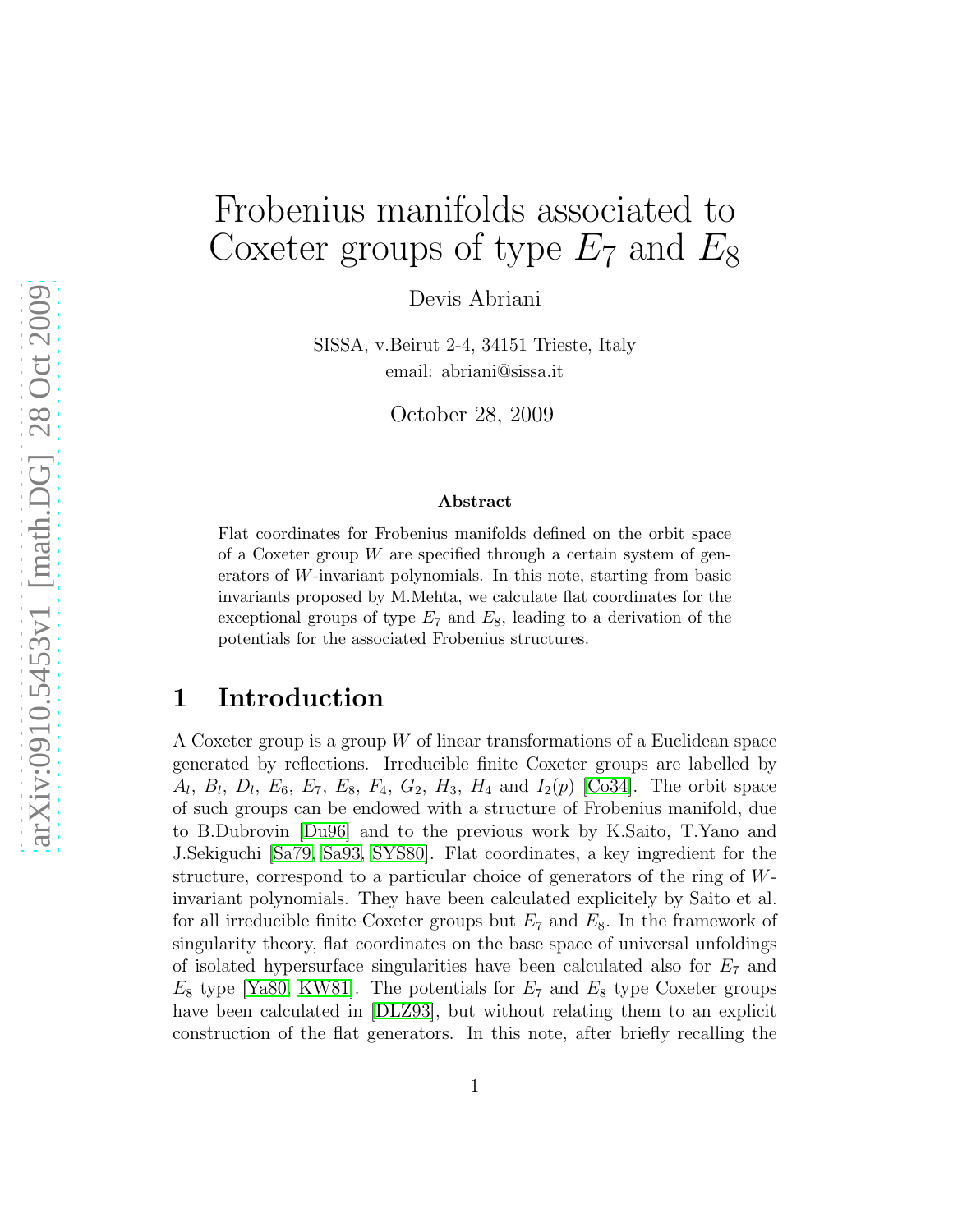main ingredients of Frobenius manifold structures on the orbit space of finite Coxeter groups, I consider the two cases not treated in [\[SYS80\]](#page-12-4), deriving explicit expressions for the Saito flat coordinates via generators of the ring of  $E_7$ - and  $E_8$ -invariant polynomials proposed by M.Mehta [\[Me88\]](#page-12-8). I am very grateful to my supervisor, Prof. B.Dubrovin, for pointing out to me this problem, for fruitful discussions about the subject and for his continuous encouragement and support.

## 2 Frobenius manifolds and Coxeter groups

A Frobenius algebra  $(A, \star)$  over a ring R is an associative R-algebra with a unity and a symmetric non-degenerate  $R$ -bilinear inner product  $(,)$  such that, for any  $a, b, c \in A$ :

$$
(a \star b, c) = (a, b \star c)
$$

A (complex) Frobenius manifold  $M$  is a  $\mathbb{C}$ -manifold with a commutative Frobenius algebra structure over each tangent plane, analytically depending on the coordinates of the point and satisfying a few integrability conditions:

- 1. The metric  $\eta_{\alpha\beta}$  on M defined by the inner product (,) is flat;
- 2. The unity vector field e defined by the algebras is covariantly constant with respect to the Levi-Civita connection defined by  $\eta_{\alpha\beta}$  ( $\nabla e = 0$ );
- 3. The tensor  $\nabla_z(u \star v, w)$  is totally symmetric for any vector fields  $u, v, w, z$ .<sup>[1](#page-1-0)</sup>

The metric  $\eta_{\alpha\beta}$  also defines a contravariant metric  $\eta^{\alpha\beta}$  on the cotangent bundle  $T_*M$ , where another flat metric  $g^{\alpha\beta}$  can be constructed [\[Du96\]](#page-12-1), giving rise to a flat pencil of metrics  $g^{\alpha\beta} + \lambda \eta^{\alpha\beta}, \lambda \in \mathbb{C}$ .

Locally a Frobenius structure can be described, in a suitable set of coordinates  $t = (t_1, t_2, \ldots, t_n)$ , named flat, by the third derivatives of a function on the manifold  $F(t)$  called Frobenius potential. In such coordinates the metric  $\eta_{\alpha\beta}$  is constant and is given by:

$$
\eta_{\alpha\beta}(t) = \frac{\partial^3 F(t)}{\partial t_1 \partial t_\alpha \partial t_\beta},
$$

<span id="page-1-0"></span><sup>&</sup>lt;sup>1</sup>The definition of Frobenius manifold usually requires also the existence of a global linear vector field  $E$  acting by conformal transformations on the metric and by rescalings on the Frobenius algebras  $T_xM$ .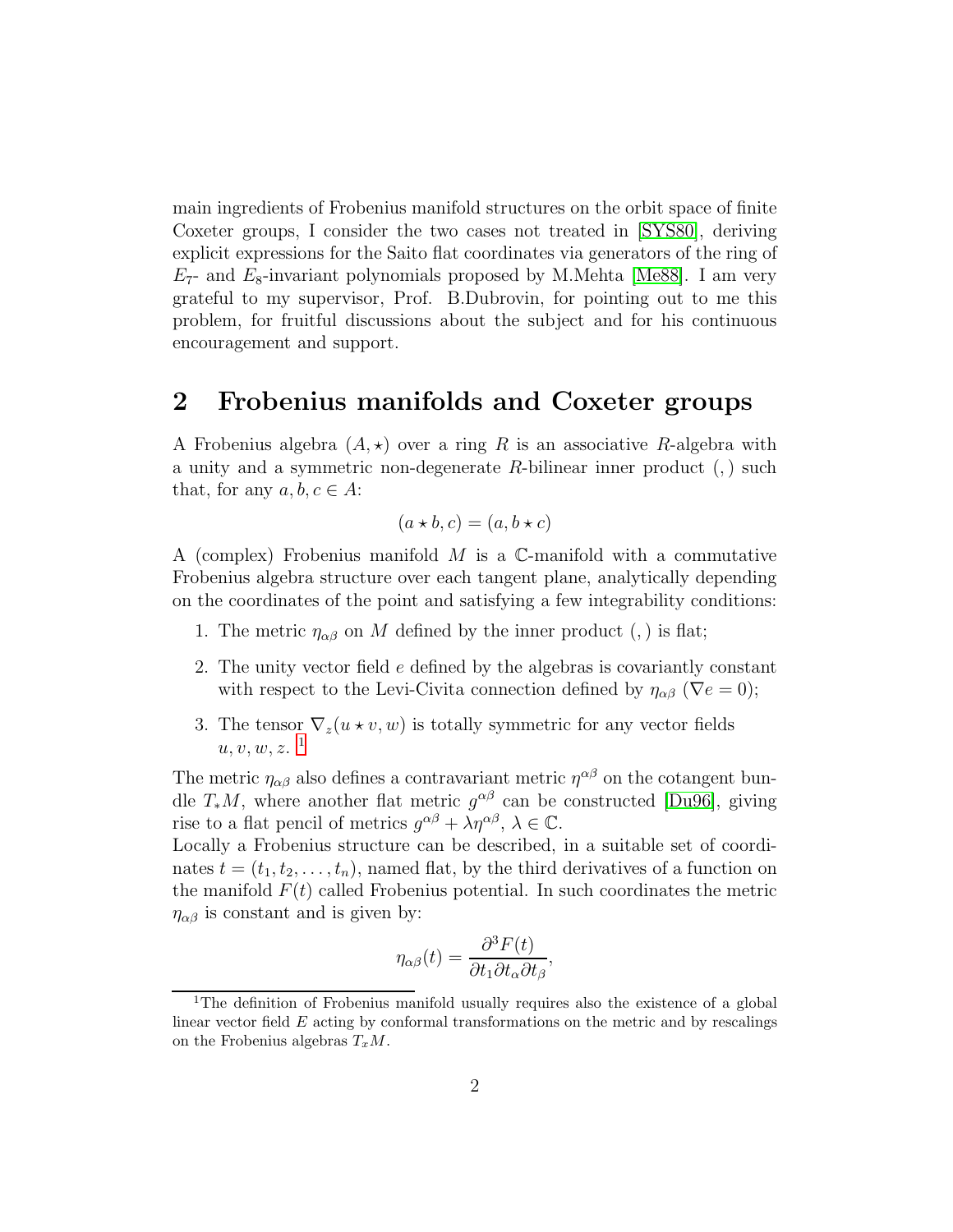where  $t_1$  is such that  $e = \frac{\partial}{\partial t}$  $\frac{\partial}{\partial t_1}$ , while the structure constants of the Frobenius algebras on  $T_tM$  are given by:

$$
c_{\alpha\beta}^{\gamma}(t) = \eta^{\gamma\delta}(t) \frac{\partial^3 F(t)}{\partial t_{\delta}\partial t_{\alpha}\partial t_{\beta}}.
$$

A Coxeter group  $W$  is a group of linear transformations on a Euclidean space V generated by reflections. The space of orbits  $V/W$  of a finite Coxeter group is an affine variety; its coordinate ring coincides with the ring of Winvariant polynomials on V [\[Ch55\]](#page-12-9). The generators of such a ring are not uniquely specified, but their degrees  $d_1 = 2 < d_2 \leq \ldots \leq d_{n-1} < d_n = h$  are invariants of the group;<sup>[2](#page-2-0)</sup> the highest degree h is called Coxeter number.

The complexification of the orbit space  $M = (V \otimes \mathbb{C})/W$  can be endowed with a structure of Frobenius manifold. The two marked flat metrics have been worked out by K.Saito et al.[\[Sa79,](#page-12-2) [Sa93,](#page-12-3) [SYS80\]](#page-12-4), while the full construction is due to B.Dubrovin [\[Du96\]](#page-12-1). We refer to his article for proofs of the following statements.

Let  $x = (x_1, \ldots, x_n)$  be coordinates on V and  $p = (p_{d_1}, \ldots, p_{d_n})$  be local coordinates on M, where  $p_{d_i} = p_{d_i}(x)$  are homogeneous generators of the ring of W-invariant polynomials. The second order generator  $p_2$  fixes a Winvariant Euclidean metric  $G_{ij}$  on V via  $p_2(x) = \frac{1}{2} \sum_{i,j} G_{ij} x_i x_j$ . This induces a contravariant flat metric on  $T_*M$  [\[Sa79,](#page-12-2) [Du96\]](#page-12-1) by:

<span id="page-2-1"></span>
$$
g^{\alpha\beta}(p) = \langle dp_{d_{\alpha}}, dp_{d_{\beta}} \rangle^* = \sum_{i,j=1}^n \frac{\partial p_{d_{\alpha}}}{\partial x_i} \frac{\partial p_{d_{\beta}}}{\partial x_j} G^{ij}, \tag{1}
$$

.

where  $(G^{ij}) = (G_{ij})^{-1}$ . On the other hand,  $\eta^{\alpha\beta}$  is defined by:

$$
\eta^{\alpha\beta}(p) = \frac{\partial g^{\alpha\beta}(p)}{\partial p_h}
$$

The matrix of  $\eta^{\alpha\beta}$  becomes constant once we calculate (Saito) flat coordinates  $(t_1, \ldots, t_n)$ . Dubrovin showed the existence of a relation between  $g^{\alpha\beta}(t)$  and the Frobenius potential [\[Du96\]](#page-12-1), given by:

<span id="page-2-2"></span>
$$
g^{\alpha\beta}(t) = \langle dt_{d_{\alpha}}, dt_{d_{\beta}} \rangle^* = \frac{(d_{\alpha} + d_{\beta} - 2)}{h} \eta^{\alpha\lambda} \eta^{\beta\mu} \partial_{\lambda} \partial_{\mu} F(t). \tag{2}
$$

This formula will allow us to reconstruct the potential (and hence the full Frobenius structure) from the knowledge of flat coordinates.

<span id="page-2-0"></span><sup>&</sup>lt;sup>2</sup>In fact all inequalities are strict for all Coxeter groups but  $D_n$ .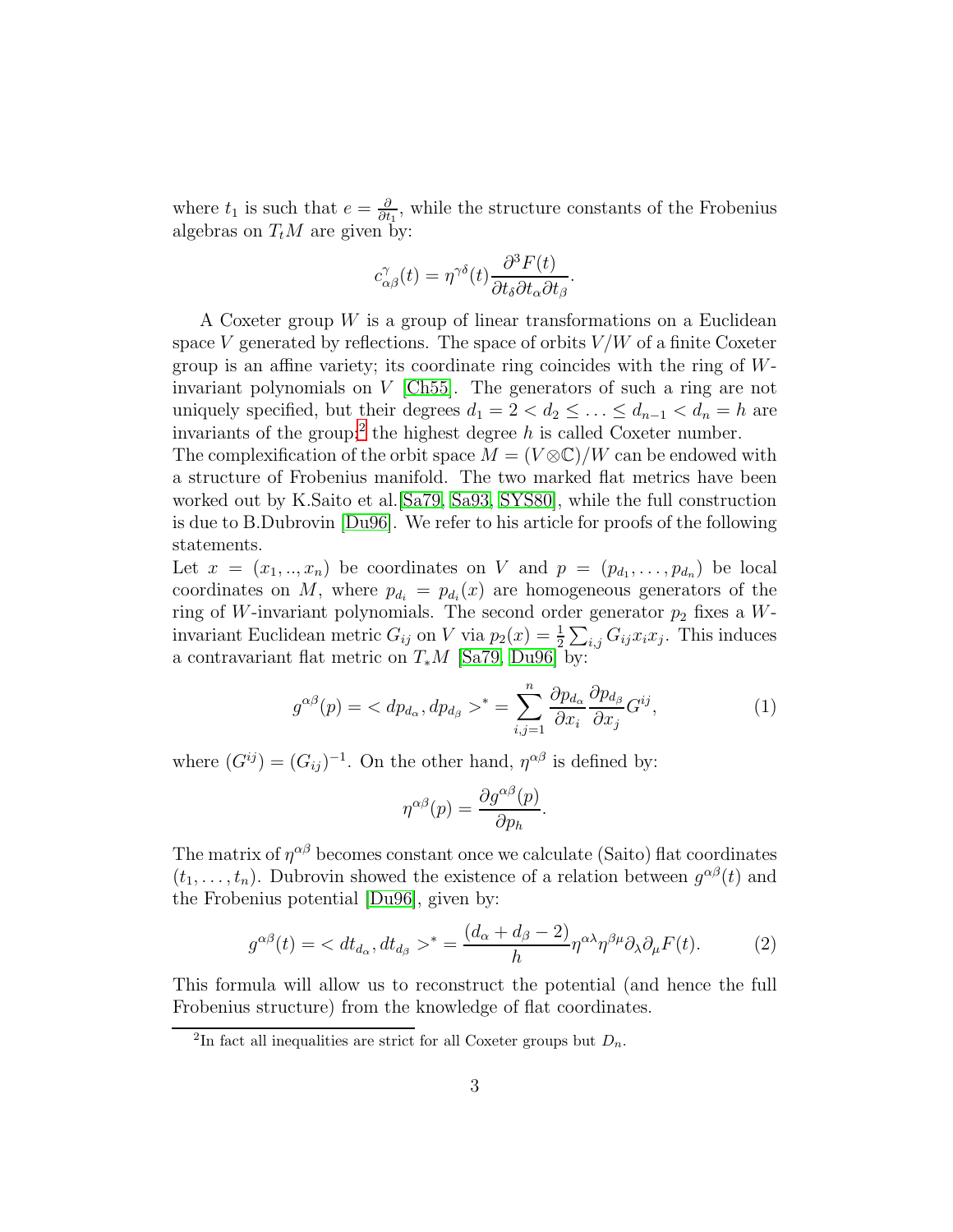## 3 Generators of W-invariant polynomials

Systems of generators of W-invariant polynomials are well known for all irreducible finite Coxeter groups but the exceptional ones, labelled by  $E_6$ ,  $E_7$ ,  $E_8$ , for which very few and often cumbersome examples exist in the literature. In this note we use a construction due to M.Mehta [\[Me88\]](#page-12-8), that has the advantage of being very natural to work out. For any  $W$ , we find a set of linear forms that is  $W$ -invariant, in the sense that, under the action of the group on the algebra of polynomials, the elements of the set transform into each other, leaving unchanged the whole set. Then we consider symmetric functions on these forms in the required degrees.

## 3.1 Basic polynomials for  $E_6$

The action of the group  $E_6$  on  $\mathbb{R}^8$  is generated by reflections in the six hyperplanes  $x_1 = x_2, x_2 = x_3, \ldots, x_5 = x_6$  and  $x_1 + x_2 + x_3 + x_7 = x_4 + x_5 + x_6$  $x_6 + x_8$ , all operating on the six dimensional subspace  $S_6 = \sum_{i=1}^{6} x_i = 0$ ,  $x_7 + x_8 = 0$ . We first look for a set of polynomials in 8 variables, symmetric in  $x_1, \ldots, x_6$  and in  $x_7, x_8$  and invariant under reflection in the hyperplane  $x_1 + x_2 + x_3 + x_7 = x_4 + x_5 + x_6 + x_8$ . Apart from the obvious choices of  $S_6$ and  $x_7 + x_8$ , the following linear forms satisfy the above requirements:

$$
\pm \frac{1}{2}(x_7 - x_8) - x_i + \frac{1}{6}S_6, \qquad 1 \le i \le 6
$$
  

$$
x_i + x_j - \frac{1}{3}S_6, \qquad 1 \le i < j \le 6
$$

So the polynomials of the form:

$$
u_m = \sum_{i=1}^{6} \left( \left( \frac{1}{2} (x_7 - x_8) - x_1 + \frac{1}{6} S_6 \right)^m + \left( -\frac{1}{2} (x_7 - x_8) - x_1 + \frac{1}{6} S_6 \right)^m \right) + \sum_{1 \le i < j \le 6} \left( x_1 + x_j - \frac{1}{3} S_6 \right)^m
$$

are manifestly invariant for any m. Restricting these polynomials to  $S_6 = 0$ ,  $x_7 + x_8 = 0$  yields the standard realization of  $E_6$  [\[Me88\]](#page-12-8). We recall that the  $E_6$ -invariant degrees are 2, 5, 6, 8, 9 and 12 [\[Co34\]](#page-12-0). It turns out [\[Co51\]](#page-12-10) that  $u_2$ ,  $u_5$ ,  $u_6$ ,  $u_8$ ,  $u_9$  and  $u_{12}$  are algebraically independent and form a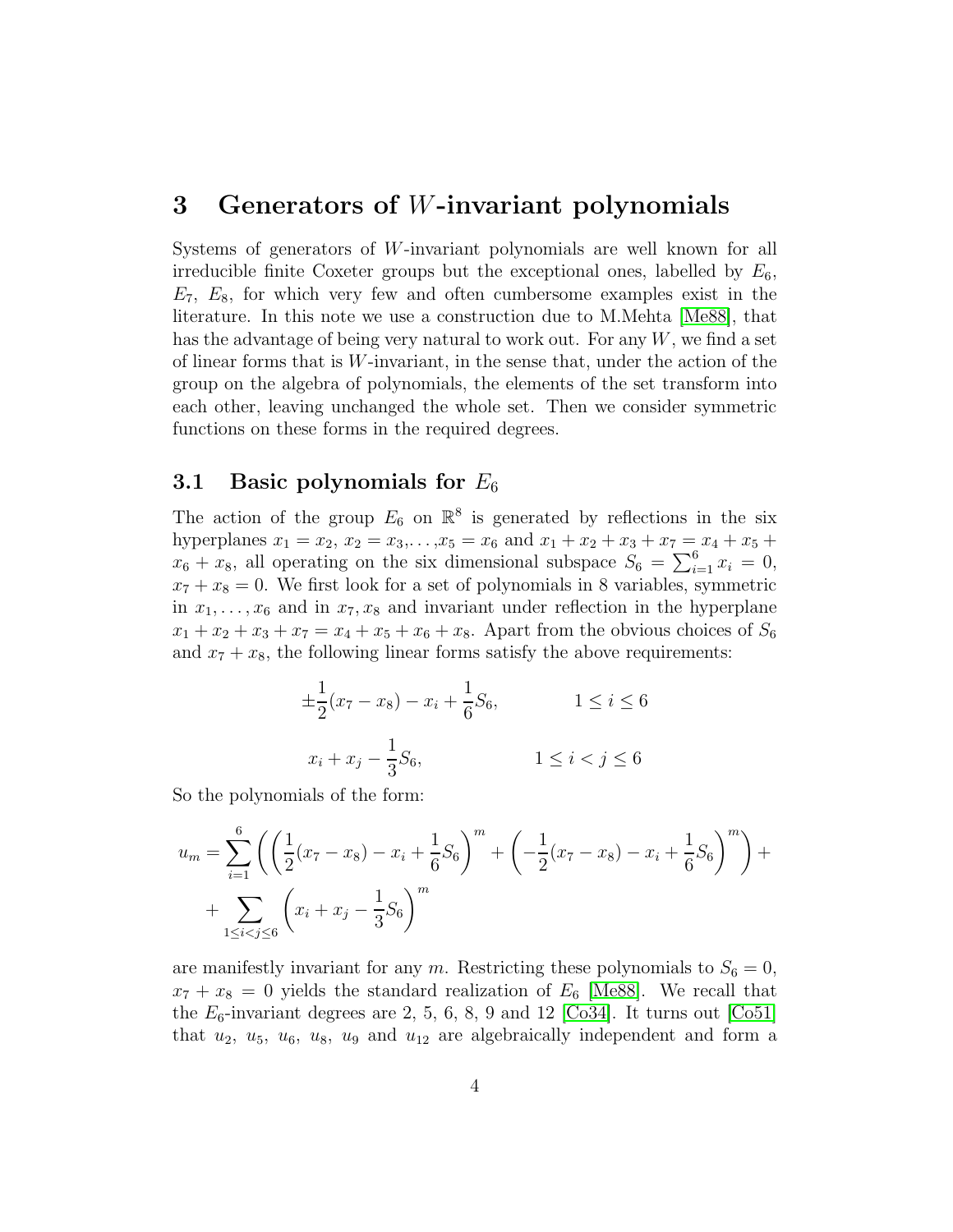system of generators for the ring of invariant polynomials of the  $E_6$  type. We normalize the second order polynomial as  $u_2/12$  (we will continue to call it  $u_2$  for convenience), in such a way that it has as small as possible integer coefficients.

#### 3.2 Basic polynomials for  $E_7$

The action of the group  $E_7$  on  $\mathbb{R}^8$  is generated by reflections in the seven hyperplanes  $x_1 = x_2, x_2 = x_3, \ldots, x_6 = x_7$  and  $x_1 + x_2 + x_3 + x_4 = x_5 + x_6 + x_7 + x_8$  $x_8$ , all operating on the seven dimensional subspace  $S_7 = \sum_{i=1}^8 x_i = 0$ . We first look for a set of polynomials in 8 variables, symmetric in  $x_1, \ldots, x_8$  and invariant under reflection in the hyperplane  $x_1+x_2+x_3+x_4 = x_5+x_6+x_7+x_8$ . Apart from the obvious choice of  $S_7$ , the following linear forms satisfy the above requirements:

$$
\pm (x_i + x_j) - \frac{1}{4}S_7
$$
,  $1 \le i < j \le 8$ 

So the polynomials of the form:

$$
v_m = \frac{1}{2} \sum_{1 \le i < j \le 8} \left( \left( x_i + x_j - \frac{1}{4} S_7 \right)^m + \left( -x_i - x_j - \frac{1}{4} S_7 \right)^m \right)
$$

are manifestly invariant for any  $m$ . Restricting the action of the group on  $S_7 = 0$  yields the standard realization of  $E_7$  [\[Me88\]](#page-12-8). We recall that the  $E_7$ invariant degrees are 2, 6, 8, 10, 12, 14 and 18 [\[Co34\]](#page-12-0). It turns out [\[Me88\]](#page-12-8) that  $v_2$ ,  $v_6$ ,  $v_8$ ,  $v_{10}$ ,  $v_{12}$ ,  $v_{14}$  and  $v_{18}$  are algebraically independent and form a system of generators for the ring of invariant polynomials of the  $E<sub>7</sub>$  type. We normalize the second order polynomial as  $v_2/60$  (we will continue to call it  $v_2$  for convenience), in such a way that it has as small as possible integer coefficients.

### 3.3 Basic polynomials for  $E_8$

The action of the group  $E_8$  on  $\mathbb{R}^9$  is generated by reflections in the eight hyperplanes  $x_1 = x_2, x_2 = x_3, \ldots, x_7 = x_8$  and  $2x_1+2x_2+2x_3 = x_4+x_5+\ldots+$  $x_9$ , all operating on the eight dimensional subspace  $S_8 = \sum_{i=1}^9 x_i = 0$ . We first look for a set of polynomials in 9 variables, symmetric in  $x_1, \ldots, x_8$  and invariant under reflection in the hyperplane  $2x_1+2x_2+2x_3 = x_4+x_5+\ldots+x_9$ .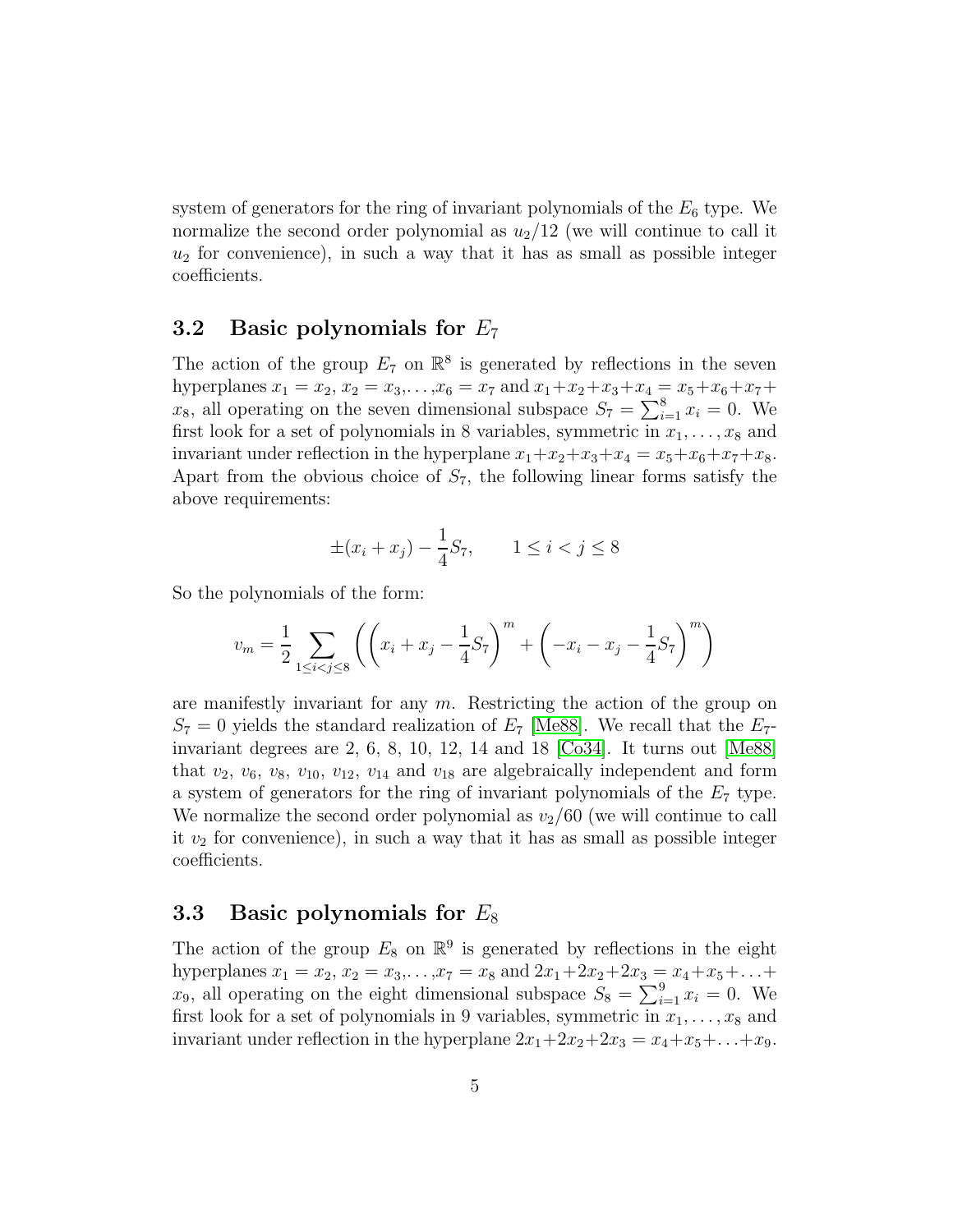Apart from the obvious choice of  $S_8$ , the following linear forms satisfy the above requirements:

$$
\pm (x_i - x_j), \qquad \qquad 1 \le i < j \le 9
$$
  

$$
\pm \left(\frac{1}{3}S_8 - x_i - x_j - x_k\right), \qquad \qquad 1 \le i < j < k \le 9
$$

So the polynomials of the form:

$$
w_m = \sum_{i < j} (x_i - x_j)^m + \sum_{i < j < k} \left(\frac{1}{3}S_8 - x_i - x_j - x_k\right)^m
$$

are manifestly invariant for any even  $m$ . Restricting the action of the group on  $S_8 = 0$  yields the standard realization of  $E_8$  [\[Me88\]](#page-12-8). We recall that the  $E_8$ invariant degrees are 2, 8, 12, 14, 18, 20, 24 and 30 [\[Co34\]](#page-12-0). It turns out [\[Me88\]](#page-12-8) that  $w_2$ ,  $w_8$ ,  $w_{12}$ ,  $w_{14}$ ,  $w_{18}$ ,  $w_{20}$ ,  $w_{24}$  and  $w_{30}$  are algebraically independent and form a system of generators for ring of invariant polynomials of the  $E_8$ type. We normalize the second order polynomial as  $w_2/30$  (we will continue to call it  $w_2$  for convenience), in such a way that it has as small as possible integer coefficients.

## 4 Flat coordinates

We present the explicit calculations needed to find the Frobenius structure for  $E_6$ . Analogous procedures will allow us to obtain the structures for  $E_7$ and  $E_8$ .

We first need to write the metric [\(1\)](#page-2-1) with respect to the generators proposed by Mehta. For each matrix element  $\langle du_{d_{\alpha}}, du_{d_{\beta}} \rangle^*$ , we start finding all possible monic monomials in  $(u_2, \ldots, u_{12})$  in the needed degree. Any such monomial b must be written in the form:

$$
b_{(i,c)} = \sum_{\substack{c_1 d_{i_1} + \ldots + c_s d_{i_s} \\ = d_{\alpha} + d_{\beta} - 2}} u_{d_{i_1}}^{c_1} \ldots u_{d_{i_s}}^{c_s},
$$

where  $i = (i_1, \ldots, i_s)$  and  $c = (c_1, \ldots, c_s).$ <sup>[3](#page-5-0)</sup> The next step consists in finding the (rational) coefficients  $a_{(c,i)}$ 's of the linear

<span id="page-5-0"></span><sup>&</sup>lt;sup>3</sup>Note that in general this set of parameters uniquely identifies  $b_{(i,c)}$  for all Coxeter groups but  $D_n$ .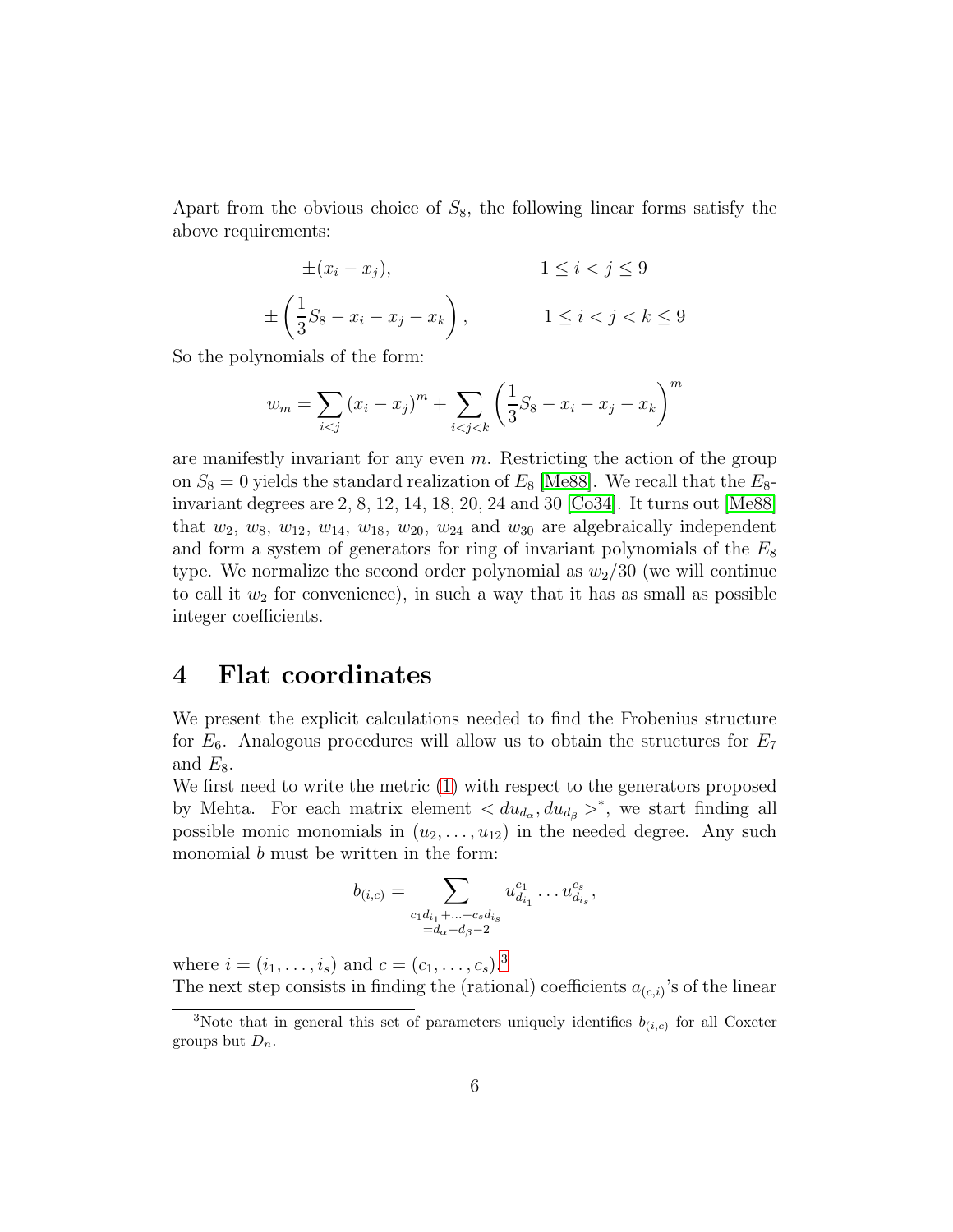combination:

<span id="page-6-1"></span>
$$
\langle du_{d_{\alpha}}, du_{d_{\beta}} \rangle^* = \sum_{(c,i)} a_{(c,i)} b_{(c,i)}, \tag{3}
$$

where the sum is over all allowed sets of parameters  $(c, i)$ . This calculation is crucial from a computational point of view in our work; in fact, due to the high degrees of the polynomials and to the number of variables involved, standard computational software programs do not seem to be able to manage easily such an amount of information, that increases in complexity much more than linearly with the degree of the involved polynomials.[4](#page-6-0) For this reason, we evaluate the expressions [\(3\)](#page-6-1) at points  $(x_1, \ldots, x_n) \in \mathbb{N}^n$  such that  $1 \leq x_1 \leq \ldots \leq x_n \leq n-2$ . It turns out that, for k generic choices of the *n*-tuple  $(x_1, \ldots, x_n)$ <sup>[5](#page-6-2)</sup>, this procedure gives a - much easier to manage - determined linear system of equations in the  $a_{(c,i)}$ 's. In Appendix A we present the matrix elements of the metric  $g^{\alpha\beta}$  with respect to the Mehta generators for  $E_6$ , from which we can calculate the elements of the matrix  $\eta^{\alpha\beta}$  different from zero:

$$
\partial_{u_{12}} < du_2, du_{12} >^* = 24 \qquad \partial_{u_{12}} < du_5, du_9 >^* = 168
$$
\n
$$
\partial_{u_{12}} < du_6, du_8 >^* = 128 \qquad \partial_{u_{12}} < du_6, du_{12} >^* = 2752 \, u_2^2
$$
\n
$$
\partial_{u_{12}} < du_8, du_8 >^* = 896 \, u_2 \qquad \partial_{u_{12}} < du_8, du_{12} >^* = \frac{1064}{9} \, u_6 + \frac{25376}{3} \, u_2^3
$$
\n
$$
\partial_{u_{12}} < du_9, du_9 >^* = \frac{14112}{5} \, u_2^2 \qquad \partial_{u_{12}} < du_9, du_{12} >^* = 742 \, u_5 u_2
$$
\n
$$
\partial_{u_{12}} < du_{12}, du_{12} >^* = 1254 \, u_8 u_2 - \frac{6952}{9} \, u_6 u_2^2 + \frac{242}{5} \, u_5^2 + \frac{183656}{3} \, u_2^5
$$

To find a flat basis, we now write the general homogeneous polynomials of degrees 2, 5, 6, 8, 9 and 12 belonging to our coordinate ring:

$$
t_2 = u_2 \t t_5 = u_5 \t t_6 = u_6 + k_1 u_2^3 \t t_8 = u_8 + k_2 u_6 u_2 + k_3 u_2^4
$$
  

$$
t_9 = u_9 + k_4 u_5 u_2^2 \t t_{12} = u_{12} + k_5 u_8 u_2^2 + k_6 u_6^2 + k_7 u_6 u_2^3 + k_8 u_5^2 u_2 + k_9 u_2^6
$$

where  $k_i$  are free coefficients. Calculating the matrix elements of  $\eta^{\alpha\beta}$  with respect to these new coordinates and asking for all the terms but the antidiagonal ones to be zero, we find an overdetermined system of equations that provides the coefficients needed to construct the Saito coordinates. We

<sup>&</sup>lt;sup>4</sup>For example,  $\langle dw_{30}, dw_{30} \rangle^*$  is a 58th degree homogeneous polynomial in 8 variables that has to be written as a linear combination of 163 polynomials of the same kind.

<span id="page-6-2"></span><span id="page-6-0"></span><sup>&</sup>lt;sup>5</sup>For example,  $k = 163$  for  $\lt dw_{30}$ ,  $dw_{30} >^*$ .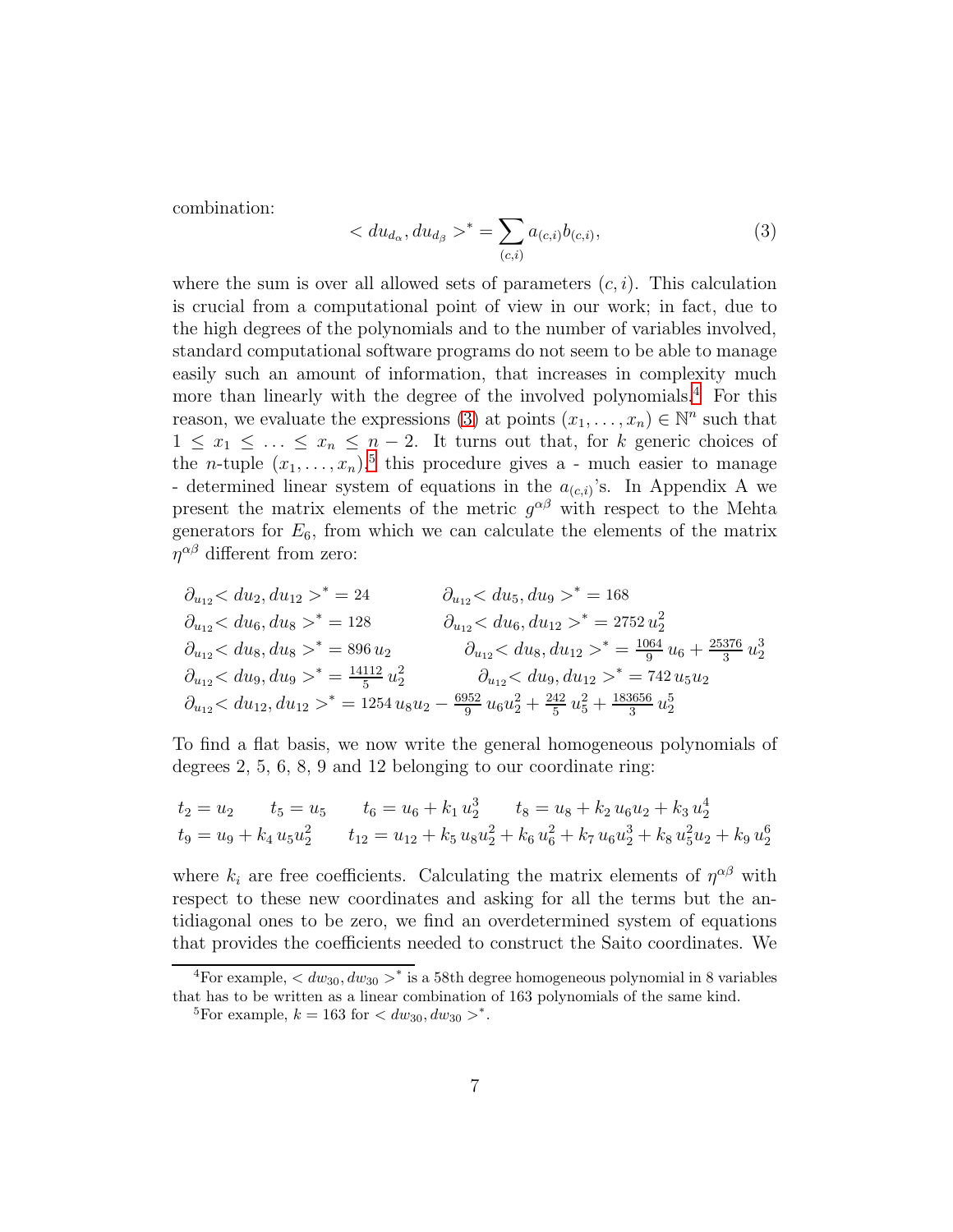prefer to normalize some of the flat polynomials in such a way that all the elements in the antidiagonal are equal, as usual in the literature.

$$
t_2 = u_2 \t t_5 = u_5 \t t_6 = u_6 - 15 u_2^3
$$
  
\n
$$
t_8 = \frac{3}{16} (u_8 - \frac{7}{2} u_6 u_2 + \frac{385}{12} u_2^4) \t t_9 = \frac{1}{7} (u_9 - \frac{42}{5} u_5 u_2^2)
$$
  
\n
$$
t_{12} = u_{12} - \frac{209}{16} u_8 u_2^2 - \frac{77}{576} u_6^2 + \frac{2959}{96} u_6 u_2^3 - \frac{121}{120} u_5^2 u_2 - \frac{6633}{32} u_2^6
$$

This result is already available in [\[SYS80\]](#page-12-4) with different coefficients, because of a different choice of coordinates on  $V$  done by the authors.

At this point we can calculate the matrix elements of  $g^{\alpha\beta}(t)$  and, using [\(2\)](#page-2-2), the Frobenius potential:

$$
\begin{array}{l} F_{E_6}(t_2,t_5,t_6,t_8,t_9,t_{12}) = \frac{1}{24} t_{12}^2 t_2 + \frac{1}{12} t_{12} t_8 t_6 + \frac{1}{12} t_{12} t_9 t_5 + \frac{25}{147456} t_6^4 t_2 + \frac{5}{3} t_9^2 t_8 + \\ + \frac{25}{86016} t_6^2 t_2^7 + \frac{1}{38400} t_6 t_5^4 + \frac{1}{12800} t_5^4 t_2^3 + \frac{1}{8192} t_5^2 t_2^8 + \frac{1}{2048} t_6 t_5^2 t_2^5 + \frac{1}{2048} t_6^2 t_5^2 t_2^2 + \\ + \frac{5}{768} t_9 t_6^2 t_5 + \frac{1}{480} t_9 t_5^3 t_2 + \frac{5}{384} t_8 t_6^2 t_2^3 + \frac{5}{384} t_9 t_6 t_5 t_2^3 + \frac{1}{320} t_8 t_5^2 t_4^4 + \frac{25}{192} t_9^2 t_2^4 + \\ + \frac{1}{160} t_8 t_6 t_5^2 t_2 + \frac{25}{96} t_9^2 t_6 t_2 + \frac{1}{50} t_8^2 t_5^2 + \frac{1}{20} t_8^2 t_2^5 + \frac{8}{15} t_8^3 t_2 + \frac{1}{4} t_9 t_8 t_5 t_2^2 + \frac{25}{1757184} t_2^{13} \end{array}
$$

# 4.1 Frobenius structure for  $E_7$

Starting from the system of generators proposed by Mehta for  $E_7$ , we obtain:

$$
t_2 = v_2
$$
  
\n
$$
t_6 = v_6 - \frac{140}{9} v_2^3
$$
  
\n
$$
t_8 = v_8 - \frac{112}{27} v_6 v_2 + \frac{10220}{243} v_2^4
$$
  
\n
$$
t_{10} = \frac{1}{70} \left( v_{10} - \frac{9}{2} v_8 v_2 + 7 v_6 v_2^2 - 42 v_2^5 \right)
$$
  
\n
$$
t_{12} = \frac{1}{1800} \left( v_{12} - \frac{121}{211} v_{10} v_2 + \frac{341}{28} v_8 v_2^2 - \frac{11}{48} v_6^2 - \frac{649}{162} v_6 v_2^3 - \frac{8998}{729} v_2^6 \right)
$$
  
\n
$$
t_{14} = \frac{1}{4466} \left( v_{14} - \frac{7826}{1215} v_{12} v_2 + \frac{119977}{7290} v_{10} v_2^2 - \frac{1001}{2592} v_8 v_6 - \frac{434863}{29160} v_8 v_2^3 + \frac{253253}{174960} v_6^2 v_2 - \frac{18187169}{787320} v_6 v_2^4 + \frac{62327551}{354294} v_2^7 \right)
$$
  
\n
$$
t_{18} = \frac{2}{1229} \left( v_{18} - \frac{31144}{957} v_{14} v_2^2 - \frac{2363}{4860} v_{12} v_6 + \frac{479381827}{3488265} v_{12} v_2^3 - \frac{3179}{8400} v_{10} v_8 + \frac{71893}{510300} v_{10} v_6 v_2 - \frac{1176266125}{5327532} v_{10} v_2^4 + \frac{14671}{59400} v_8^2 v_2 + \frac{32304709}{2466450} v_8 v_6 v_2^2
$$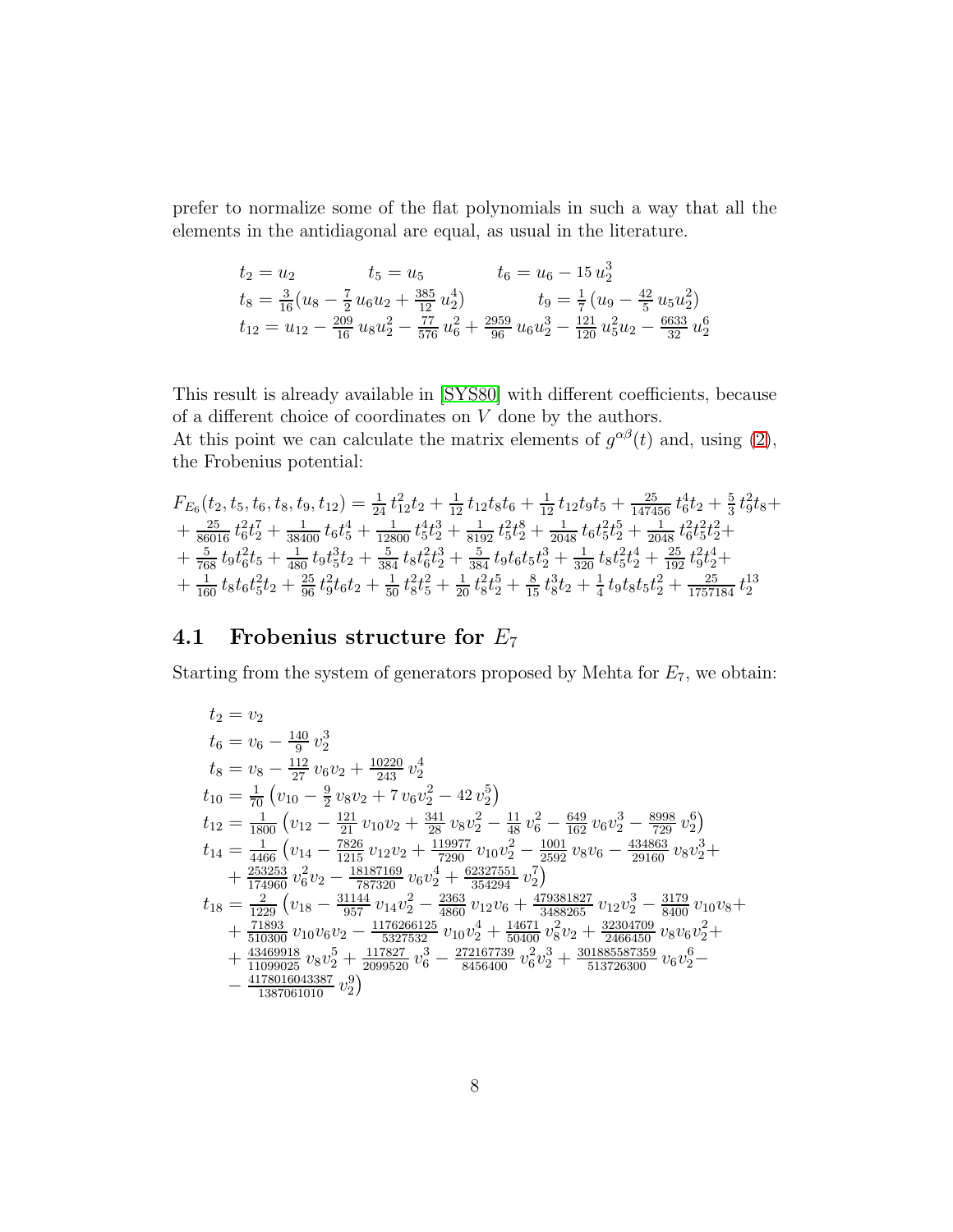The resulting Frobenius potential is:

$$
F_{E_7}(t_2,t_6,t_8,t_{10},t_{12},t_{14},t_{18}) = \frac{1}{36}t_{18}^2t_2+\frac{1}{36}t_{18}t_{10}^2+\frac{1}{18}t_{18}t_{14}t_6+\frac{1}{18}t_{18}t_{12}t_8+\frac{800}{14}t_{14}t_{12}^2+12t_{14}^2t_{10}-\frac{16000}{243}t_{12}^3t_2+\frac{80}{9}t_{14}t_{12}t_{10}t_2+\frac{400}{243}t_{12}^2t_{10}t_2^2+\frac{2}{27}t_{14}^2t_{6}t_2^2+\frac{2}{27}t_{14}t_{6}t_2^2+\frac{2}{27}t_{14}t_{10}^2t_2^2+\frac{3}{2651}t_{10}^3t_2^4+\frac{160}{405}t_{14}^2t_2^5+\frac{1600}{413343}t_{12}^2t_2^7+\frac{20}{4782969}t_{10}^2t_2^9+\frac{5}{243}t_{12}t_{10}^2t_6+\frac{1}{137}t_{10}^2t_6t_2+\frac{40}{280}t_{14}t_{12}t_6t_2^4+\frac{1}{280}t_{12}t_6^4+\frac{1}{2817}t_{14}t_{10}t_6t_2^4+\frac{1}{233280}t_{14}t_8t_6^2t_2^4+\frac{1}{288586}t_{10}t_6^6t_2+\frac{5}{486}t_{14}t_{12}t_6^2+\frac{50}{6561}t_{12}^2t_6^2t_2+\frac{1}{1944}t_{14}t_{10}t_6^2t_2+\frac{5}{26244}t_{12}t_{10}t_6^2t_2^2+\frac{1}{22952251}t_{10}t_6^2t_2^8+\frac{1}{1880568}t_{10}^2t_6^3+\frac{1}{28143250}t_{14}t_{
$$

#### Frobenius structure for  $\mathcal{E}_8$  $4.2$

Starting from the system of generators proposed by Mehta for  $E_8,$  we obtain:

$$
t_2 = w_2
$$
  
\n
$$
t_8 = w_8 - \frac{1176}{5} w_2^4
$$
  
\n
$$
t_{12} = w_{12} - \frac{363}{10} w_8 w_2^2 + \frac{924924}{125} w_2^6
$$
  
\n
$$
t_{14} = w_{14} - \frac{169}{18} w_{12} w_2 + \frac{35321}{180} w_8 w_2^3 - \frac{2859142}{75} w_2^7
$$
  
\n
$$
t_{18} = \frac{5}{42} (w_{18} - \frac{867}{11} w_{14} w_2^2 + \frac{161551}{330} w_{12} w_2^3 - \frac{3757}{1920} w_8^2 w_2 - \frac{7172113}{1000} w_8 w_2^5 + \frac{1789913697}{1250} w_2^9)
$$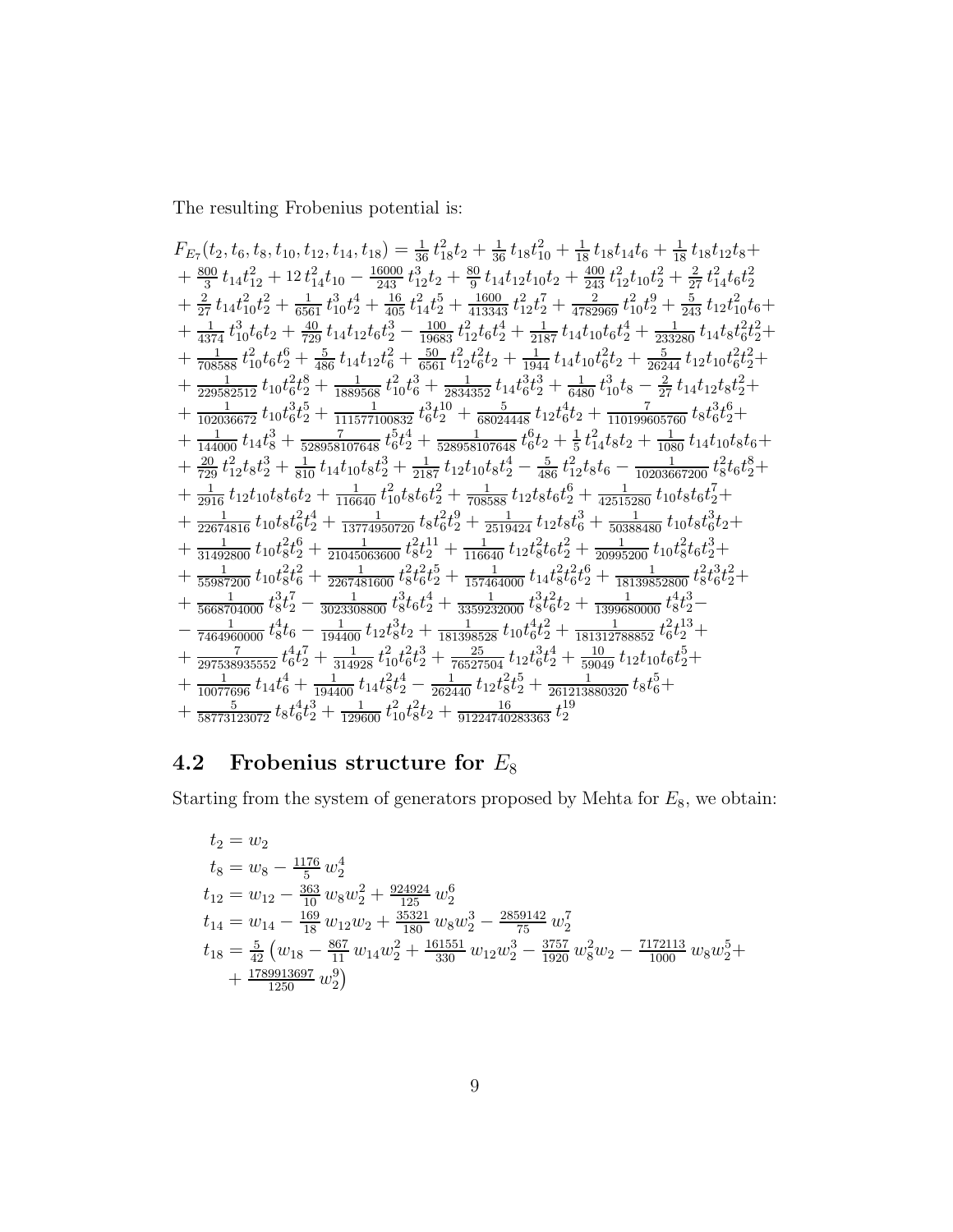$$
t_{20} = \frac{325}{2091} (w_{20} - \frac{221293}{16380} w_{18}w_2 + \frac{509371}{780} w_{14}w_2^3 - \frac{6137}{25920} w_{12}w_8 - \frac{11666437}{3150} w_{12}w_2^4 + \frac{16134173}{806400} w_8^2w_2^2 + \frac{12765371179}{252000} w_8w_2^6 - \frac{48701290603009}{4725000} w_2^{10}) \newline t_{24} = \frac{1625}{15124} (w_{24} - \frac{4558393}{34850} w_{20}w_2^2 + \frac{278965917091}{244647000} w_{18}w_2^3 - \frac{412091}{72000} w_{14}w_8w_2 - \frac{25200034190873}{59962500} w_{14}w_2^5 - \frac{130663}{1360800} w_1^2 + \frac{2117064467}{37195200} w_{12}w_8w_2^2 + \frac{37784188712363}{166050000} w_{12}w_2^6 - \frac{110561}{4976640} w_8^3 - \frac{5445874541701}{2975616000} w_8^2w_2^4 - \frac{102233301029629}{4593750} w_8w_2^6 + \frac{288133137435326381}{41250000} w_2^2w_2^4 - \frac{1331116694332609}{23191141600} w_{20}w_2^5 - \frac{15979}{6515600} w_{18}w_2^2 + \frac{216507881}{461250000} w_{20}w_2 + \frac{3331116694332609}{23191141600} w_{2
$$

The resulting Frobenius potential is:  $% \left\vert \cdot \right\rangle$ 

$$
F_{E_8}(t_2, t_8, t_{12}, t_{14}, t_{18}, t_{20}, t_{24}, t_{30}) = \frac{1}{60} t_{30}^2 t_2 + \frac{1}{30} t_{30} t_{20} t_{12} + \frac{1}{30} t_{30} t_{24} t_8 + \frac{1}{30} t_{30} t_{18} t_{14} t_1 + \frac{11}{540} t_{18}^2 t_{14} t_{12} + \frac{20449}{3888730944} t_{12}^5 t_2 + \frac{13}{693} t_{18} t_{14}^3 t_2 + \frac{169}{873180} t_{14}^3 t_{12} t_2^4 + \frac{121}{4800} t_{18}^2 t_{12}^2 t_2 + \frac{1232}{1890} t_{18} t_{14}^2 t_{12} t_2^2 + \frac{169}{1067220} t_{14}^4 t_2^3 + \frac{143}{25515} t_{18} t_{14} t_{12}^2 t_2^2 + \frac{1024}{3375} t_{24}^2 t_2^7 + \frac{1024}{31575} t_{18} t_{14} t_{12} t_2^6 + \frac{220449}{15875} t_{18}^2 t_{14} t_2^7 + \frac{1144}{151875} t_{18} t_{14} t_{12} t_2^9 + \frac{1232}{19490625} t_{14}^2 t_2^7 + \frac{1234}{151875} t_{18}^2 t_{12} t_2^7 + \frac{1024}{3375} t_{18}^2 t_{13}^2 + \frac{1144}{527565625} t_{18} t_{12}^2 t_2^3 + \frac{1144}{151875} t_{18} t_{14} t_{12} t_2 + \frac{12704}{19400625} t_{14}^2 t_2^7 + \frac{1433}{140304765625} t_{14}^2 t_{12}^4 + \frac{1217824}{12916
$$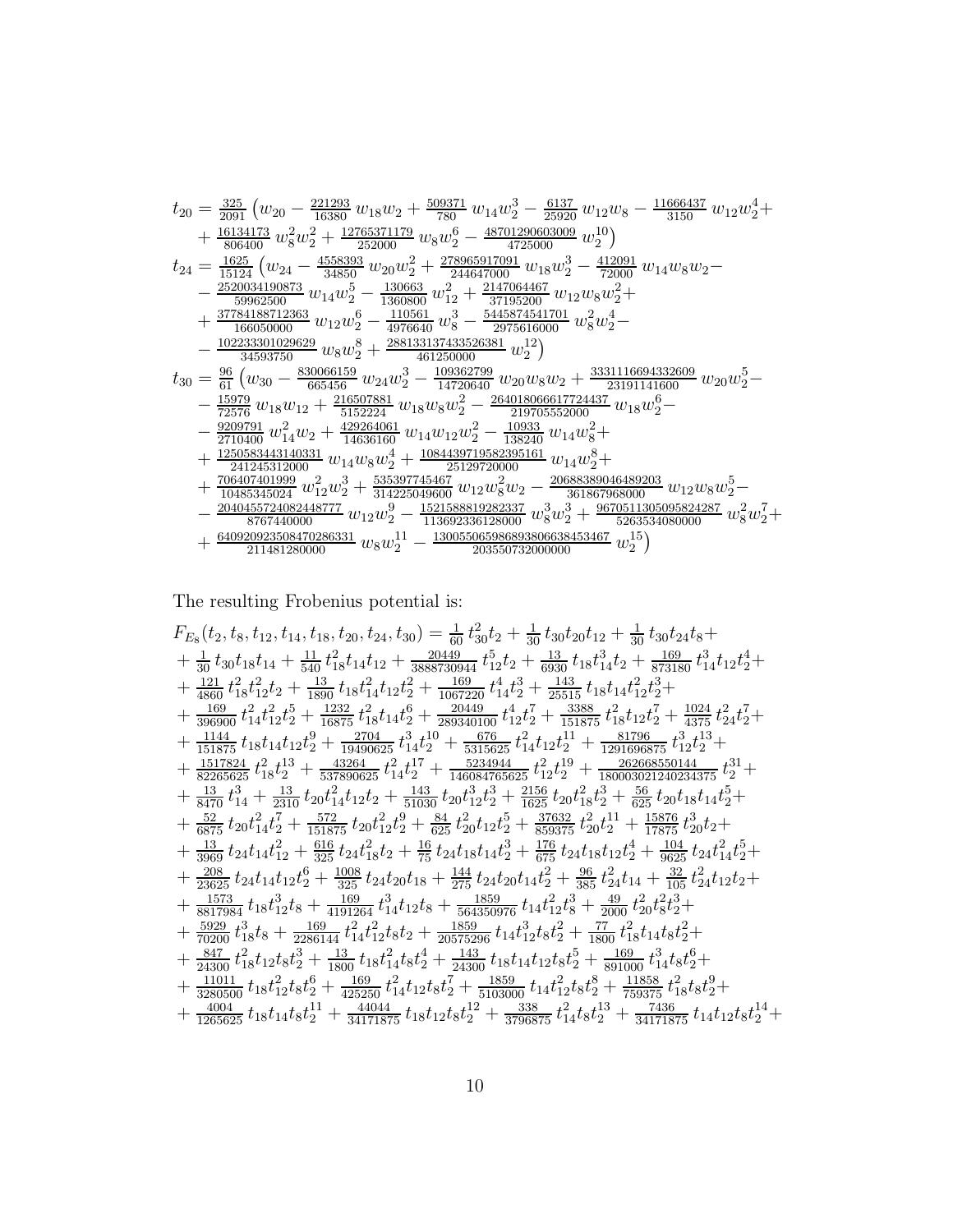$$
+\frac{12826128}{3649755859375}\ t_8 t_2^{27} + \frac{7}{100}\ t_2 v_1_8 t_1_4 t_8 t_2 + \frac{77}{300}\ t_2 v_1_1_8 t_1_2 t_8 t_2^2 + \frac{133}{3300}\ t_2 v_1^2_4 t_8 t_2^3 + \frac{13}{1300}\ t_2 v_1^1_4 t_1_2 t_8 t_2^4 + \frac{2156}{2150}\ t_2 v_1_1_8 t_8 t_2^8 + \frac{364}{140625}\ t_2 v_1_1_4 t_8 t_2^1 - \frac{63}{200}\ t_2^2 v_1_1_4 t_8 + \frac{11}{270}\ t_2 t_1_1_8 t_1_2 t_8 t_2 + \frac{13}{1800}\ t_2 t_1_1_4 t_1_2 t_8 t_2^2 + \frac{133}{51030}\ t_2 t_1^2_1 t_8^2 t_2^3 + \frac{13}{16300}\ t_1 s_1^2 t_4^2 t_8^2 + \frac{133}{16300}\ t_1 s_1^2 t_4^2 t_8^2 + \frac{133}{16300}\ t_1 s_1^2 t_4^2 t_8^2 + \frac{133}{16300}\ t_1 s_1^2 t_4^2 t_8^2 + \frac{1369}{103800}\ t_1 t_1 t_2 t_8^2 t_2 + \frac{169}{220000}\ t_1 t_2 t_8^2 t_2^2 + \frac{1303}{220000}\ t_1 t_2 t_8^2 t_2^3 + \frac{1300}{303000}\ t_1 t_2 t_8^2 t_2^2 + \frac{13000}{3030000}\ t_1 t_2 t_8^2 t_2^3 + \frac{1001}{30350000}\ t_1 t_2 t_8^2 t_2^3 + \frac{1001}{30350000}\ t_1 t_2 t_8^2 t_2^3 + \frac{1001}{30350000}\ t_1 t_2 t_8^2 t_2^3 + \frac{131}{303
$$

#### Matrix elements of  $g^{\alpha\beta}$  for  $E_6$  $\mathbf A$

In this Appendix we present the explicit calculations of  $g^{\alpha\beta}(u_2,\ldots,u_{12})$  for  $E_6$  with respect to the coordinates corresponding to Mehta polynomials.

$$
\begin{aligned}\n&< du_2, du_k \geq^* = 2k u_k \\
&< du_5, du_5 \geq^* = 120 u_8 - 320 u_6 u_2 + 2400 u_2^4 \\
&< du_5, du_6 \geq^* = \frac{720}{7} u_9 - 360 u_5 u_2^2 \\
&< du_5, du_8 \geq^* = \frac{9760}{21} u_9 u_2 + \frac{160}{3} u_6 u_5 - 3680 u_5 u_2^3 \\
&< du_5, du_9 \geq^* = 168 u_{12} - 1092 u_8 u_2^2 - \frac{28}{3} u_6^2 + 1792 u_6 u_2^3 + \frac{56}{5} u_5^2 u_2^2 - 9072 u_2^6\n\end{aligned}
$$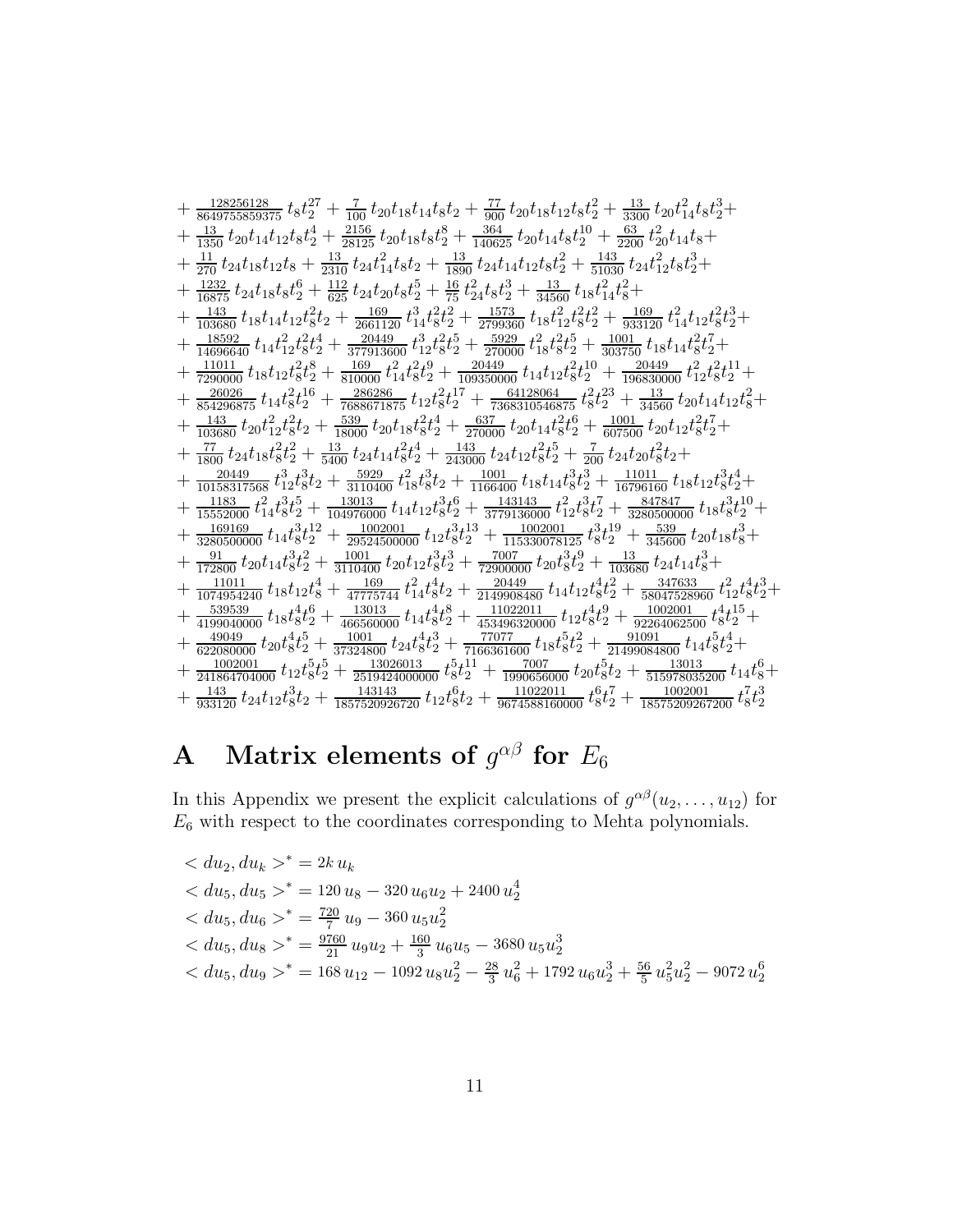$$
^* = \frac{389}{7}u_6u_6 + \frac{5360}{21}\cdot u_6u_2^3 + 537u_8u_5u_2 - \frac{3896}{7}u_6u_5u_2^2 + \frac{65}{6}u_5^3 - 15900\,u_5u_2^5
$$
  
\n
$$
^* = 144\,u_8u_2 + 576\,u_6u_2^2 + \frac{48}{5}u_5^2 - 3456\,u_2^5
$$
  
\n
$$
^* = 128\,u_{12} - 448\,u_8u_2^2 + \frac{234}{24}u_6^2 +
$$
  
\n
$$
+ \frac{5834}{3}\,u_6u_2^3 - \frac{1288}{15}\,u_5^2u_2^2 - 16128\,u_2^6
$$
  
\n
$$
^* = 1752\,u_9u_2^2 + \frac{819}{25}\,u_8u_5 + \frac{2856}{25}\,u_6u_5u_2 - 9828\,u_5u_2^4
$$
  
\n
$$
^* = 2752\,u_{12}u_2^2 + \frac{1644}{215}\,u_9u_5u_2 + \frac{108}{5}\,u_8^2 + \frac{1004}{5}\,u_8u_6u_2 -
$$
  
\n
$$
- 22976\,u_8u_2^4 - \frac{22288}{15}\,u_6^2u_2^2 + \frac{365}{15}\,u_6u_5^2 +
$$
  
\n
$$
+ \frac{44360}{30}\,u_6u_2^5 - \frac{52412}{15}\,u_6^2u_2^3 + \frac{367}{15}\,u_6u_6^2 +
$$
  
\n
$$
+ 20160\,u_6u_2^4 - \frac{2576}{35}\,u_6^2u_2^3 - 301248\,u_2^8
$$
  
\n
$$

$$